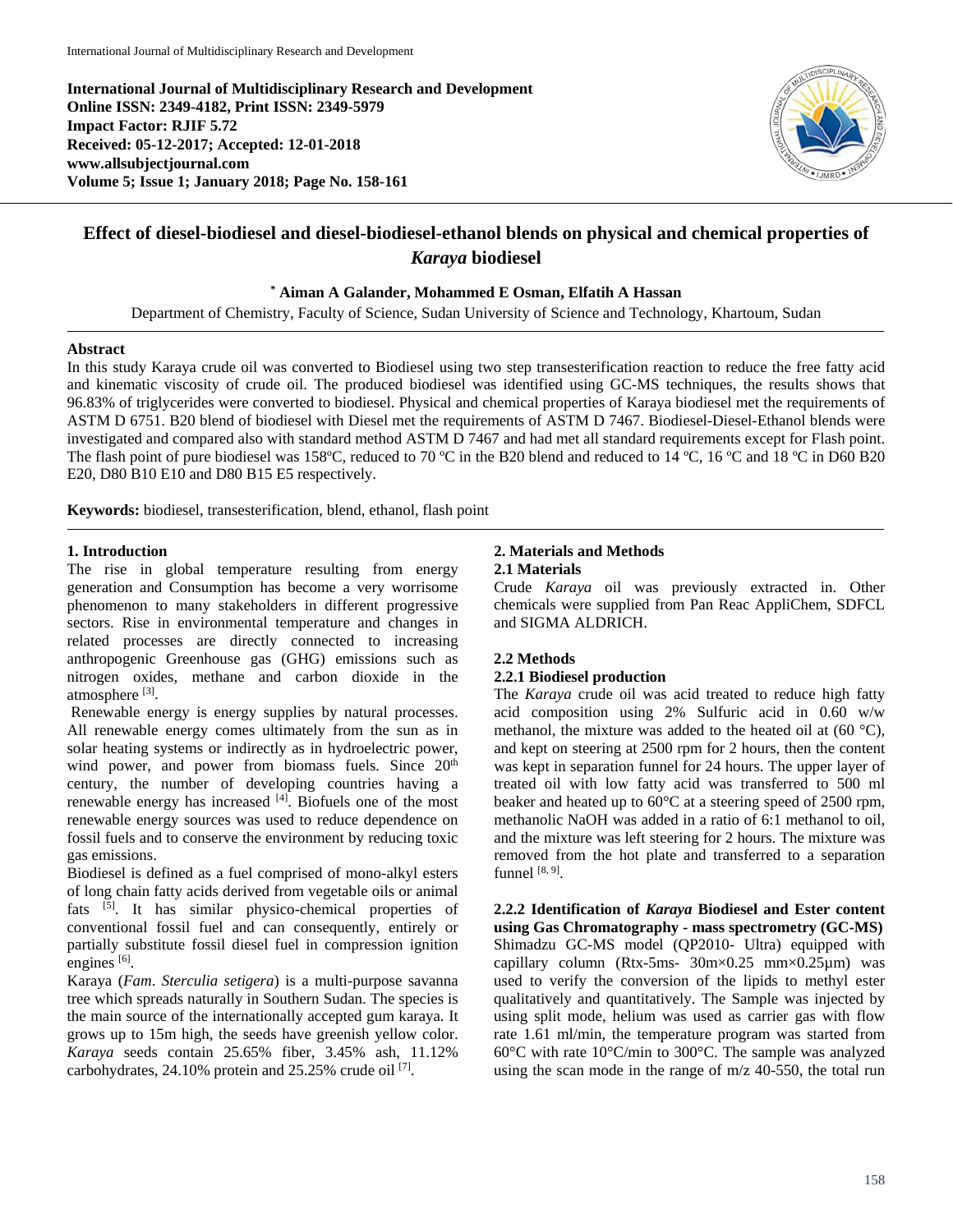time was  $24$  minutes  $[10, 11]$ . Sample components were identified by comparing their retention times and mass fragments with those available in the National Institute of Standards and Technology (NIST) library.

#### **2.2.3 Biodiesel blending**

**2.2.3.1 Diesel-Biodiesel blend:** Biodiesel and fossil diesel were kept at same temperature of 25 °C to assure the homogeneity of the blends and the temperature of biodiesel while blending should be above its cloud point by minimum 25-30 °F. The biodiesel should be also free from water and sediments before starting the blending [12].

B20 blend which contains 20% biodiesel and 80% fossil diesel was prepared volumetrically in 500 mL batches using graduated cylinders of 250 ml and 50 ml, and stirred with speed of 2500 rpm for 30 min. to homogenize the blends.

**2.2.3.2 Diesel-Biodiesel-Ethanol blends:** Diesel-Biodiesel-Ethanol blends were prepared by the same procedure of biodiesel-diesel blend. Three blends with different ratios were prepared, Table 1 and kept in tightly closed bottles to minimize ethanol evaporation.

| <b>Table 1:</b> Diesel-Biodiesel-Ethanol blends ratio |
|-------------------------------------------------------|
|-------------------------------------------------------|

| <b>Blend</b> | <b>Biodiesel</b> | <b>Diesel</b> | Ethanol |
|--------------|------------------|---------------|---------|
| D60 B20 E20  | 60%              | 20%           | 20%     |
| D80 B10 E10  | 80%              | 10%           | 10%     |
| D80 B15 E5   | 80%              | .5%           | 5%      |

#### **2.2.4 Physical and chemical properties of** *Karaya* **Biodiesel and its blends**

Physical and chemical properties of Fossil diesel and B 100 (Pure Biodiesel) were determined according to ASTM D 6751. B20 and Diesel-Biodiesel-Ethanol blends were characterized according to ASTM D7467 "Standard Specification for Diesel Fuel Oil, Biodiesel Blend (B6 to B20)" following additional tests were carried out also for the set of the samples; water content, density at 15 ºC, Color, pour point (PP) and cold filter plugging point (CFPP). Table 2 shows the methods and instruments used for physical and chemical properties.

**Table 2:** Methods and Instruments used for physical and chemical properties

| <b>Tests</b>                                     | <b>Method</b>          | <b>Instrument</b> | <b>Imstrument Model</b>     |
|--------------------------------------------------|------------------------|-------------------|-----------------------------|
| CFPP, $^{\circ}$ C                               | Astm d 6371            | Normalab analis   | Cloud and Pour test cabinet |
| Total Acid Number, mgKOH/g                       | Astm d 974             | Si analytic       | TitroLine 7000              |
| Calorific Value, MJ/Kg                           |                        | Parr              | 6400 Isoperibol Calorimeter |
| Flash Point, °C                                  | Astm d <sub>93</sub>   | Stanhope-seta     | $1366 - 3P$                 |
| Copper Strip Corrosion (3 Hours @ 100°C), Rating | Astm d <sub>130</sub>  | Stanhope-seta     | $15157 - 0$ T               |
| Phosphorus content, mg/kg                        | Astm d <sub>4951</sub> | Agilent icp       | 5110 ICP-OES                |
| Sulfur Content, mg/kg                            | Astm d 4294            | Oxford            | TWIN-X                      |

#### **3. Results and discussion**

**3.1 Identification of** *Karaya* **Biodiesel and Ester content using Gas Chromatography - mass spectrometry (GC-MS)** The ester composition in biodiesel is important factor as it is affecting many properties of biodiesel such as; Cetane number, cold properties and stability [13]. Table 3 shows the fatty acid methyl esters which were found in the *Karaya* biodiesel and their yield. The total ester content in the biodiesel was 96.83% of the total components of produced *Karaya* biodiesel which indicate successful biodiesel production and prove that the triglycerides were converted to methyl ester. The methyl esters with higher percentage were in the order Palmitic Acid methyl ester, Oleic Acid methyl ester and Linoleic Acid methyl ester with percentage of 19.66 %, 18.97% and 17.58% respectively. Saturated FAME was found with less percentage of 27.84% and the great majority of FAME was found for unsaturated fatty acid methyl ester which is good indicator for the biodiesel feed stock as the saturated FAME affecting the engine due to formation of gum [14]. The great majority of FAME was found for unsaturated fatty acid methyl ester with percentage of 48 %.

**Table 3:** Ester content of *Karaya* Biodiesel

| No. | Fame              | GC % Yield | <b>Common Name</b>                     | Formula           |
|-----|-------------------|------------|----------------------------------------|-------------------|
|     | C16:0             | 19.66      | Palmitic Acid ME                       | $C_{17}H_{34}O_2$ |
| 2   | C <sub>16:1</sub> | 2.37       | Palmitoleatic Acid ME                  | $C_{17}H_{32}O_2$ |
| 3   | C17:1             | 2.03       | 10-heptadecanoic Acid ME               | $C_{18}H_{34}O_2$ |
| 4   | C18:0             | 8.18       | Stearic Acid ME                        | $C_{19}H_{38}O_2$ |
| 5   | C18:1             | 7.10       | Methyl2-OCTYLcyclopropene-1-heptanoate | $C_{19}H_{34}O_2$ |
| 6   | C <sub>18:2</sub> | 17.58      | Linoleic Acid ME                       | $C_{19}H_{34}O_2$ |
| 7   | C18:1             | 18.97      | Oleic Acid ME                          | $C_{19}H_{36}O_2$ |
| 8   |                   | 20.94      | <b>OTHER ESTERS</b>                    |                   |
|     | Total             | 96.83      |                                        |                   |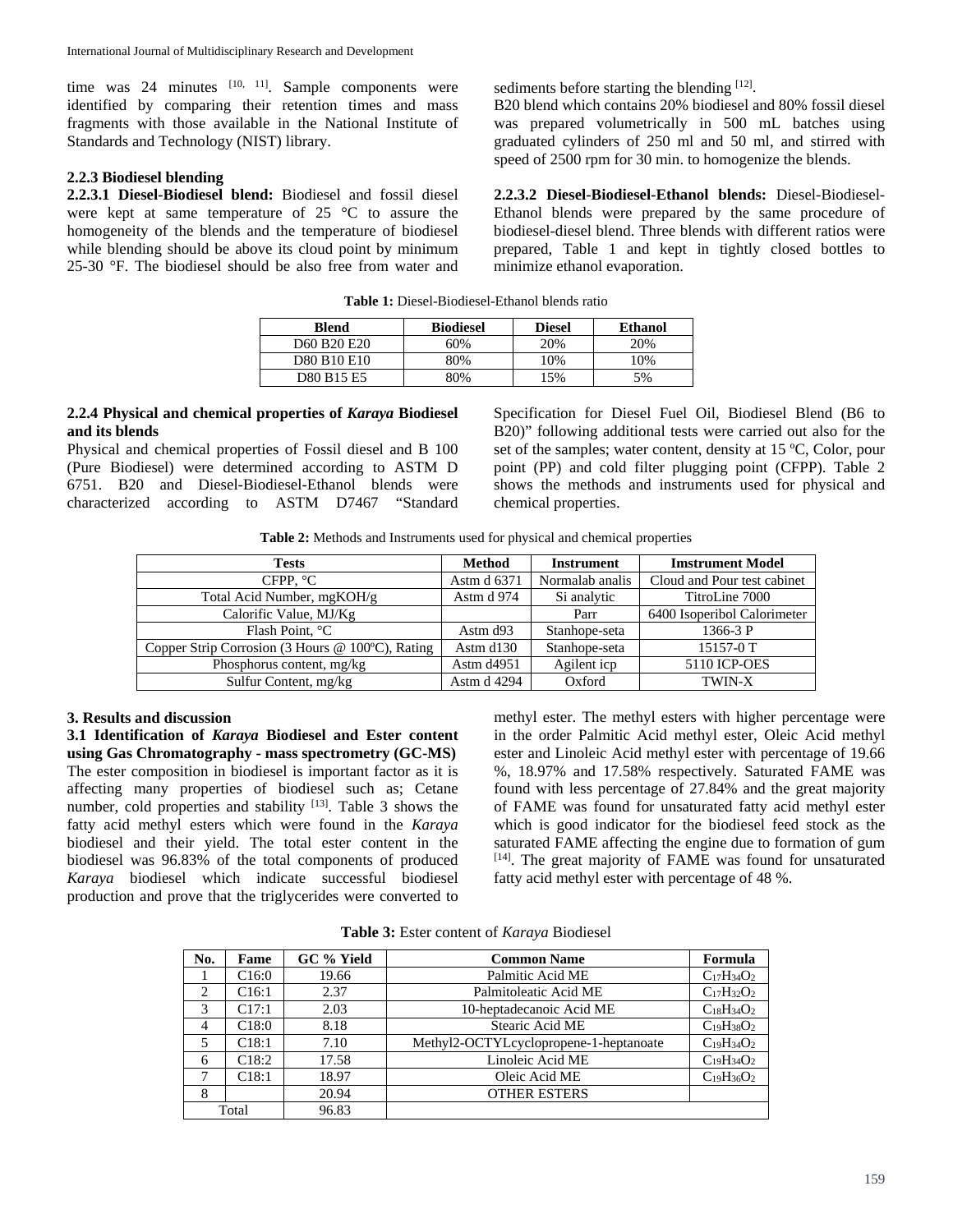## **3.2 Physical and chemical properties of biodiesel blends**

Table 4 shows the physical and chemical properties of *Karaya* Methyl ester and Fossil diesel in comparison with the limits of standard method ASTM D 6751. The results show that *Karaya* methyl ester had met the requirements of the standard

method limits. The fossil diesel also met with all parameters of ASTM D 6751 except the flash point as the minimum limit of fossil diesel as per ASTM D 975 is 38°C, the flash point of fossil diesel was found 63.0 °C.

| <b>TESTS</b>                                     | <b>ASTM D 6751</b> | Karaya Methyl Ester | <b>Fossil Diesel</b> |
|--------------------------------------------------|--------------------|---------------------|----------------------|
| Kinematic Viscosity @ 40°C, cSt                  | $1.9 - 6.0$        | 5.272               | 2.483                |
| Cloud Point, °C                                  | <b>REPORT</b>      | 6                   | -4                   |
| Pour point, <sup>o</sup> C                       |                    | 6                   | $-15$                |
| CFPP. $^{\circ}$ C                               |                    | 3                   | -9                   |
| Color, ASTM                                      |                    | $L$ 3.0             | L2.0                 |
| Density @15 $\degree$ C, g/ml                    |                    | 0.8873              | 0.8300               |
| Free Fatty Acids (as Oleic acid), %FFA           |                    | 0.14                | 0.069                |
| Total Acid Number, mgKOH/g                       | Max. 0.50          | 0.31                | 0.12                 |
| Flash Point, °C                                  | Min. 93            | 158.0               | 63.0                 |
| Water Content, wt%                               |                    | 0.1                 | < 0.05               |
| Copper Strip Corrosion (3 Hours @ 100°C), Rating | Max.3              | 1B                  | 1A                   |
| Sulfated Ash, Wt%                                | Max. 0.02          | 0.007               |                      |
| Sulfur Content, % mass                           | Max. 0.05          | 0.012               | 0.010                |
| Phosphorus content, mg/kg                        | Max. 10            |                     |                      |

**Table 4:** Physical and Chemical properties of *Karaya* Biodiesel and Diesel

Table 5 shows the physical and chemical properties of Biodiesel blends in comparison with ASTM D 7467. B20 blend had successfully met all the requirements of ASTM D 7467. However, cold properties have no specification limits in the standard method as they depend on the equipment design, operating conditions and weather situation in the country which uses the fuel and mostly additives will be used to maintain the limits required  $[15]$ . Color is important feature since the color is easily noted by the user of the product and mainly used for the purpose of manufacturing quality <sup>[16]</sup>. Table 5 shows the Ethanol blends met the standard requirements in Kinematic Viscosity, total acid number, copper corrosion and sulfur content. Flash point and water content of ethanol blends had not met the standard requirements. The flash point which is less than the room temperature due to the volatility of ethanol will assist the combustion of the blend in the CI engine but it will be dangerous for storing and transporting.

| <b>TESTS</b>                                        | <b>ASTMD7467</b> | <b>B</b> 20  | <b>D60B20E20</b> | <b>D80B10E10</b> | <b>D80B15E5</b> |
|-----------------------------------------------------|------------------|--------------|------------------|------------------|-----------------|
| Kinematic Viscosity @ 40°C, cSt                     | $1.9 - 4.1$      | 2.908        | 2.660            | 2.924            | 3.175           |
| Cloud Point. °C                                     | -                | $-3$         | $+5$             | $+3$             | $+4$            |
| Pour point, °C                                      |                  | -6           | $+3$             | $\Omega$         | $+3$            |
| CFPP. $\degree$ C                                   |                  | $-12$        | $-2$             | 0                | $-1$            |
| Color, ASTM                                         |                  | L $2.5(2.3)$ | L 2.0 $(1.6)$    | L 1.5 $(1.4)$    | L 2.0(1.7)      |
| Density @15 $^{\circ}$ C, g/ml                      |                  | 0.8416       | 0.8352           | 0.8347           | 0.8392          |
| Total Acid Number, mgKOH/g                          | Max. 0.3         | 0.19         | 0.17             | 0.20             | 0.20            |
| Flash Point. °C                                     | Min. 52          | 70.0         | 14.0             | 16.0             | 18.0            |
| Water Content, wt%                                  | 0.05             | < 0.05       | 0.259            | 0.056            | 0.049           |
| Copper Strip Corrosion (3 Hours @<br>100°C), Rating | No. 3            | 1A           | 1A               | 1A               | 1A              |
| Distillation Temperature, 90% vol<br>recovered      | Max. 343         | 343          |                  | -                |                 |
| Sulfur Content, % mass                              | Max. 0.05        | 0.009        | 0.0046           | 0.0059           | 0.0062          |

**Table 5:** Physical and Chemical properties of *Karaya* Biodiesel Blends

## **4. Conclusion**

The following conclusions can be drawn from this study.

- 1. *Karaya* oil has a high free fatty acid and high viscosity; both were successfully reduced by acid esterification.
- 2. *Karaya* biodiesel was produced through two step tranestrification with Biodiesel yield of 96.83%.
- 3. 27.84% of Ester content of *Karaya* Biodiesel was saturated FAME.
- 4. Produced *Karaya* Biodiesel had met the requirements of ASTM D6751.
- 5. B 20% blend of Biodiesel-Diesel had met the requirements of ASTM D 7467.
- 6. Biodiesel-Diesel-Ethanol blends had met requirements of ASTM D 7467 for S500 grade except flash point and water content.

#### **5. Acknowledgment**

The authors would like to acknowledge the technical support of University of Medical Science and Technology, Khartoum-Sudan. The authors would alsolike to thank Hiba Hashim for